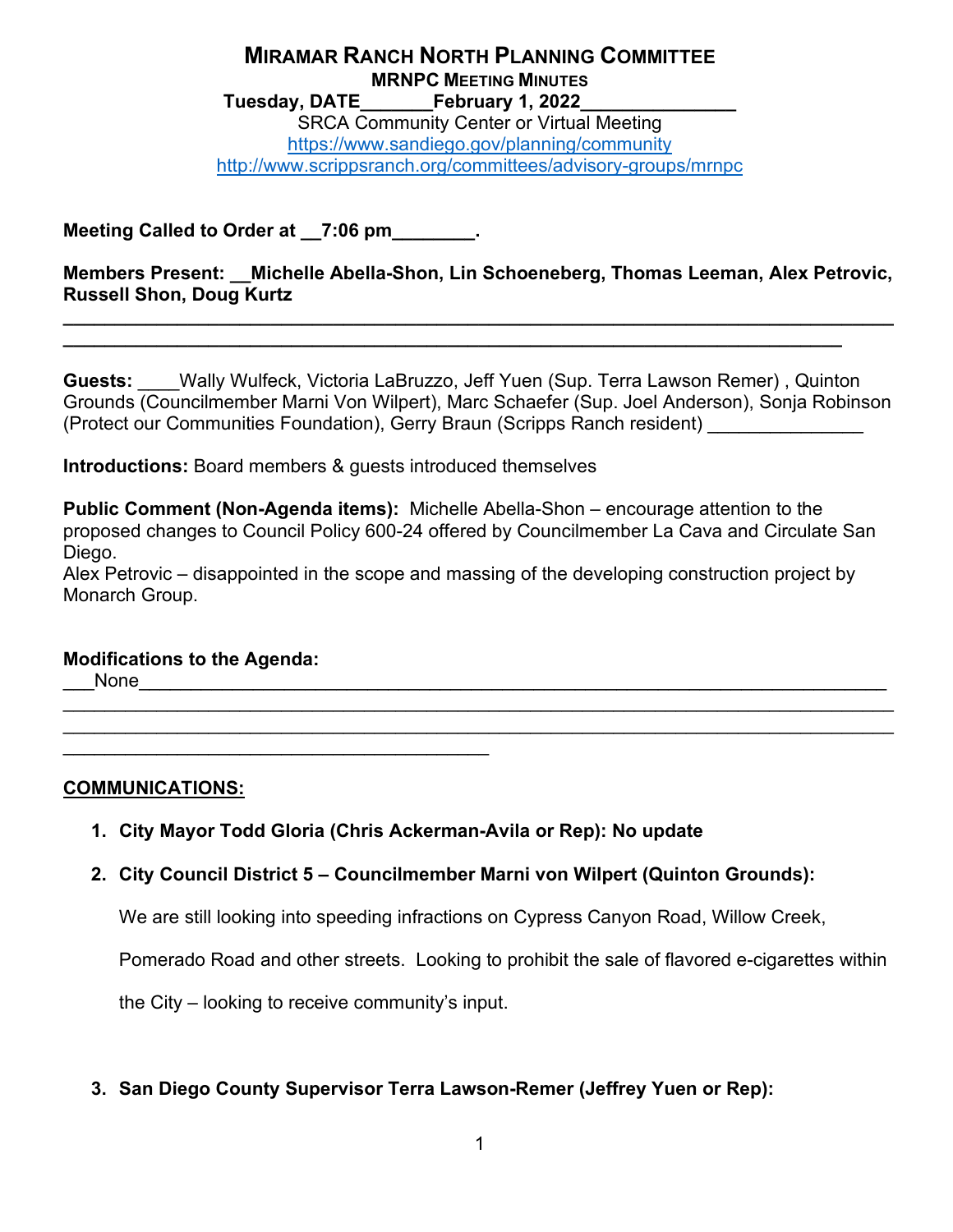With the new redistricting boundaries, Miramar Ranch North is incorporated into County District 2, represented by Supervisor Joel Anderson. Marc Schaefer is the staff representative from Sup. Anderson's office. Marc's contact info is [marc.schaefer@sdcounty.ca.gov](mailto:marc.schaefer@sdcounty.ca.gov) and (619) 705-9601.

Encourages community comment at the State of California for the solar energy tariff. The Supervisor wants to encourage home solar adoption. Concern about the loss of employees at the Sheriff's department level due to the vaccination requirement.

Sup. Anderson has posted [collegiate scholarships available for students within the district](https://www.supervisorjoelanderson.com/content/d2/us/en/community/scholarship-list.html) to apply.

# **4. 77th District California Assemblymember Brian Maienschein (Rob Knudsen): No report**

- **5. US Congressman Scott Peters (Anthony Nguyen or Rep): No report**
- **6. City of SD Planning Dept. (Tony Kempton): No report**
- **7. SDUSD, Caltrans or Other State Agencies Rep: No report**
- **8. Scripps Ranch Planning Group (SRPG) –Wally Wulfeck:**

In 2 days, will be the regular Feburary SRPG meeting. Will discuss redistricting and resolution CP 600-24.

Redistricting: For City of San Diego, Rancho Encantada is part of city council district 6 and so will be everything west of Scripps Ranch Boulevard from Pomerado Road north. For San Diego Unified School District, Scripps Ranch has moved to representation by sub-district A, currently held by Sabrina Bazzo. In state representation, the assembly district will be District 75, currently held by Marie Waldron. The senate district will be District 40, currently held by Ben Hueso. The Congressional district will be District 51, currently held by US Rep. Juan Vargas.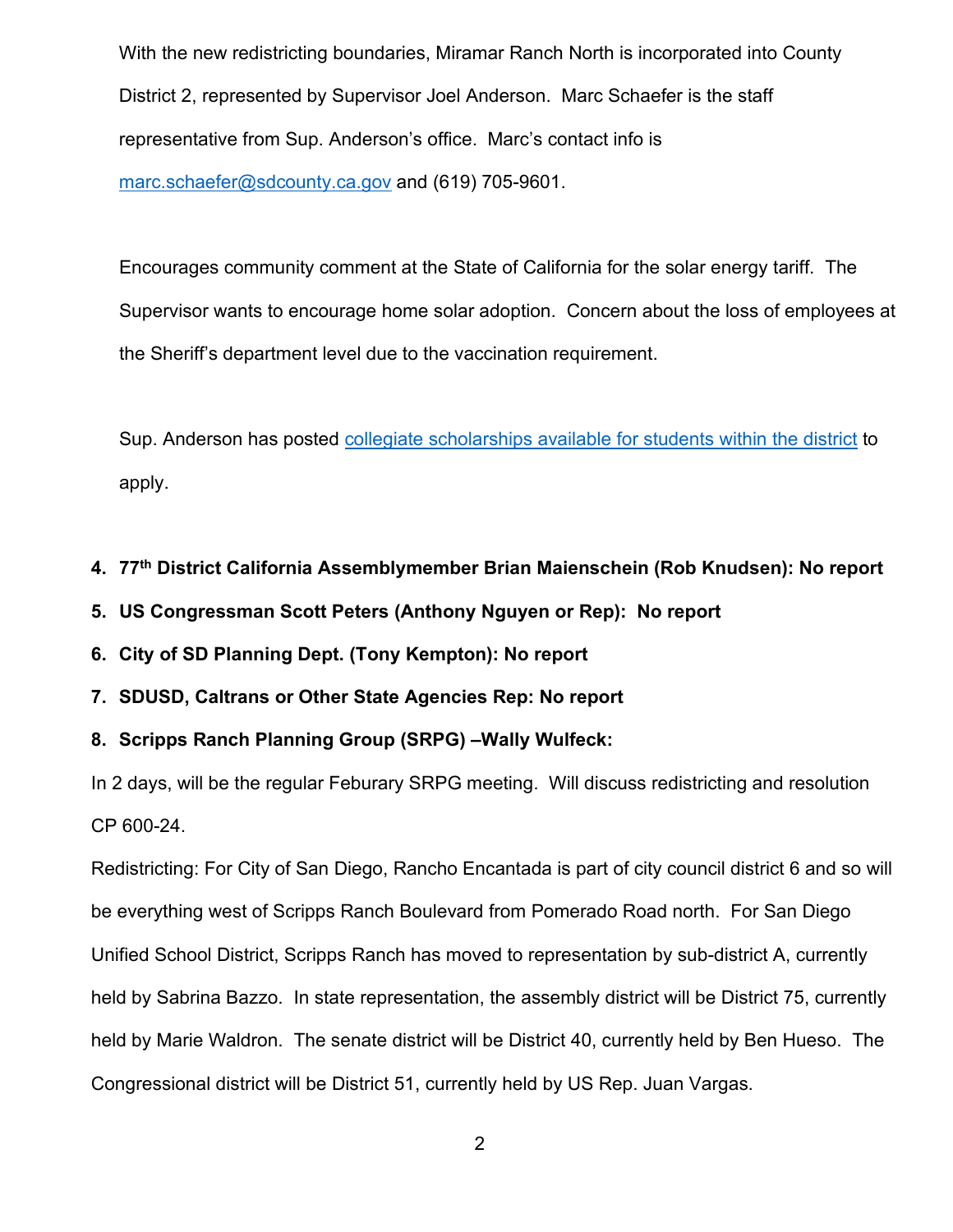# **9. Scripps Ranch Civic Association (SRCA) - Bob Ilko or Rep:**

Wally Wulfeck: The January meeting was canceled. Encouraging renewal of membership and

participation in meetings. No other report.

# **10.Scripps Ranch Community Recreation Group (CRG) –Marc Sorensen or Rep: No report**

# **PRESENTATIONS/DISCUSSIONS/ACTION ITEMS:**

## **Info Items:**

**Sonja Robinson, Program Manager, Protect our Communities Foundation** [sonja@protectourcommunities.org](mailto:sonja@protectourcommunities.org)

Rooftop solar – encouraging citizens to contact Gov. Newsom's office and state senator offices to negotiate a reasonable rooftop solar fees schedule.

San Diego Community Power update – SD Community Power is a Community Choice Aggregation program. SD Community Power will be procuring the power. The transmission and distribution will be done by SDG&E.

City of SD franchise agreements – SDG&E was awarded a 20 year agreement in 2021. There are two lawsuits filed regarding this award. Protect our Communities Foundation is a party in one of the lawsuits.

## **Council Policy 600-24, Ongoing discussion on the revisions that may be submitted**

Wally Wulfeck shared the slides that Councilmember La Cava shared at recent CPC meeting. The slides will be attached. There are a few negotiating points that are still pending. There has not been a final revision of CP 600-24 shared with the CPGs.

The new rules for CP 600-24 will be enacted by Summer 2022 and the CPG's will need to abide by these rules thereafter.

Councilmember Von Wilpert took a meeting with chairs of planning groups who objected to Councilmember La Cava's proposals.

There is an expectation that there may be an action item for MRNPC by the March 1, 2022 meeting.

#### **Election of members**

**Will occur on March 1, 2022 from 4:30pm to 6pm to be conducted in person at the Scripps Ranch Community** 

#### **Action Items:**

Motion by Russell Shon and seconded by Alex Petrovic to conduct the next MRNPC meeting remotely by Zoom.

Abstain: \_\_\_\_\_\_\_\_\_\_\_\_\_\_\_\_\_\_\_\_\_\_\_\_\_\_\_\_\_\_\_\_\_. \_\_7\_\_ Yays, \_\_0\_\_ Nays. Motion passed.